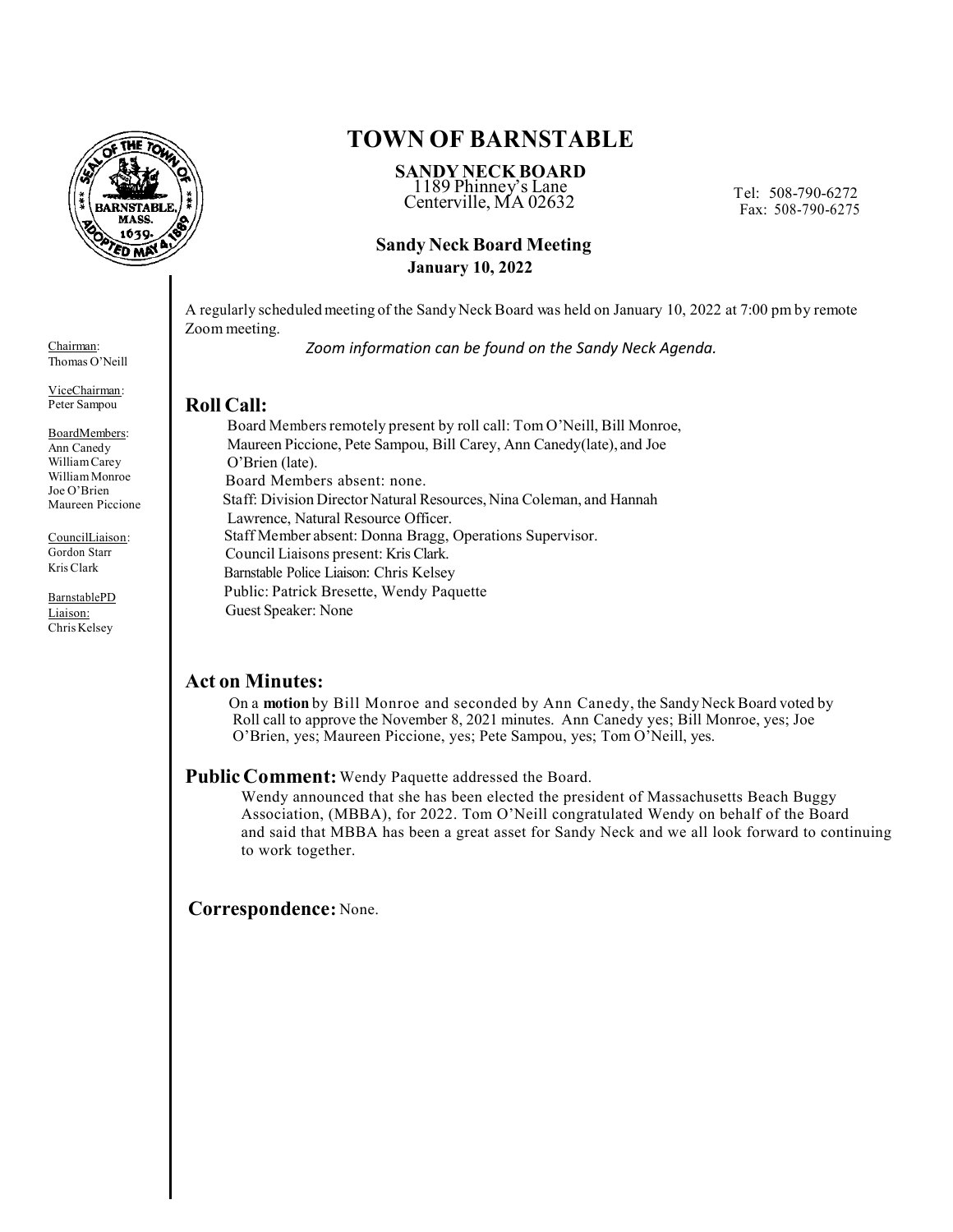# **Staff Report:**

#### *Nina Coleman addressed the Board.*

- We have started the 2022 Off Road Vehicle Permit sales.
- The 2021 Off Road Vehicle Permits expire on April 15, 2022.
- New permits will be valid January 1 to the following January 15.
- The intent is to move all permitting that Nina is in charge of as well as Marine and Environmental Affairs Department to a calendar year.
- In the past everything was done by mail and now moving to an online, more user friendly system.
- On the fourth of January, 2022 an email was sent out to all 2021permit holders with permitting renewal information via email.
- Staff processing permits in the winter months instead of in the busy month of April is a better use of staff instead of the busy month of April when we are concentrating on the Plover Habitat Conservation Plan, (HCP).
- Staff is at the Gatehouse fielding calls and helping patrons navigate the technology of the new system for permitting. Patrons can also email staff at sandyneck@town.barnstable.ma.us. Staff responds quickly should anyone need assistance.
- Barnstable resident permits are blue this year. The ORV tee shirt will be blue this year.
- Regulations have been approved by the Town Manager and will be going out with the new permits. The cover of the regulation booklet is blue.
- Winter Off Road Vehicle hours are 8am to 4pm. No campfires allowed. The Off Road Vehicle Beach is sometimes closed due to storms or extreme high tides. We post that information on the website.
- The Sandy Neck deer hunt has taken place. Three deer taken in the two weeks of the hunt. One during archery and two during primitive weapons.
- Snowy Owls are seen on Sandy Neck. There was a release of three owls that had be taken from Logan Airport and relocated. A discussion followed regarding Snowy Owls and why they come here as well as feeding habits. Tom spoke about the importance of staying at a safe distance from the birds. It is not legal to harass wildlife and for their safety and continued wellbeing we need to be respectful.

### **Old Business:** None.

- **1. Conservation and beach erosion along our coastlines.** None.
- **2. Economic sustainability.** None.
- **3. Public outreach and public use & participation.** None.
- **4. Questions:** Tom asked Nina about the cost to Sandy Neck for the dune nourishment sand that has been placed in the lower parking lot from the dredging project. Nina said that the cost of hauling the sand was part of the cost of the project and funding not coming from Sandy Neck. There may be some costs associated with the spreading of the sand in the spring. Tom responded that it was a good thing. In his report to the Town Council Tom noted that 2021 revenue was up fifty percent. A good year following a bad year due to Covid. Tom said the Board's focus remains economic sustainability regarding long term effects that impact the beach. He asked Board members to keep up their efforts in looking at and reporting to the Board anything of interest on focus areas. Ann said that Patrick Bresette had sent the Board an article on whales and the relationship with Cape Cod. Patrick said the article also spoke to the cold stunned turtles from the Cape and how they were transported to Texas. \*See attached article.

 Bill Carey asked if the amount of sand in the parking lot was sufficient for fixing the front dune. Nina responded that it will depend on any additional storms. The sand must be placed by April first. It may be at least 3,000 cubic yards of sand and the last time we placed 4,000 plus cubic yards. Kris asked how long the sand was being held in New Bedford. Nina said it was a quick turnaround and the material dewatering process was much better than the last time. Materials are dry when the dewatering occurred at Blish.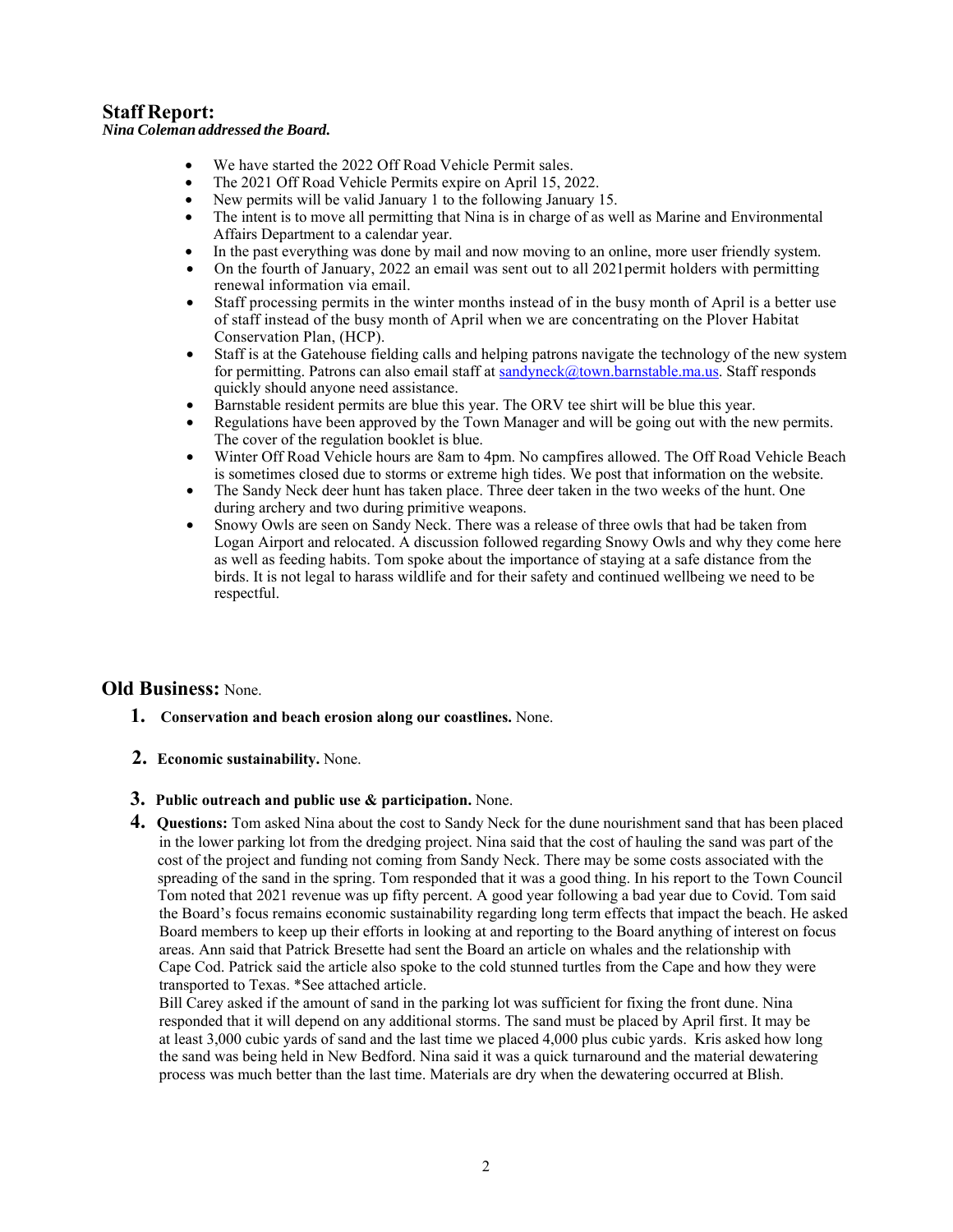## **New Business:**

- **1. S**andy Neck Beach Safety Presentation. Natural Resource Officer, Hannah Lawrence addressed the Board: Summary of report:
	- Fourteen incidents in total on Sandy Neck for 2021. Six of which were medical. Big year for Off Road Vehicle use with relativity few issues.
	- Recap of 2020 solutions implemented. More discretion with managing closures and beach capacity. Dogs on leash year-round. Reservation system for campers (when beach availability is limited). Revisions to Habitat Conservation Plan, (HCP), to potentially increase beach access. Gatehouse /Sandy Neck Road safety. Permanent stop signs. Speed Radar on Sandy Neck Road. Pedestrian crossing signs. Parking lot safety. Scraped back encroaching sediment to increase parking availability and emergency access. Repainted lower parking lot to alleviate parking issues. Changes to Off Road Vehicle (ORV) permits to address the busier fall "off-season" with a three tiered permit system.
	- 2021 solutions implemented. Implementation of Lynxlog database. Department wide online permitting and incident tracking system. Online camper reservations. Online ORV instructional video. regulation change for curfew to more align with Barnstable Police Department shift change, and Increased Harbor Master presence and patrols off Sandy Neck.
	- Report on verbal warnings with noticeable downward trend for 2021. Thirty-two written citations.
	- Off Road Vehicle permits, 4,584 sold for 2021. Camper nights 4,001. Permit sales up 42% from previous year. Camper nights up 34% from previous year.
	- Aggressive behavior for 2021 was at three with Barnstable Police Department responding to one. No assaults reported this year.
	- Off Road Vehicle Permit required was the most common infraction in 2021. All others were down a bit.
	- Overall incidents trended down in 2021.
	- 2022 looking forward. Continue to adjust to Covid-19. Full time Natural Resource Officer completing Emergency Medical Technician, (EMT), training. Permanent speed bumps at Gatehouse. Pedestrian crossing visibility. Improve parking lot safety. Poor curb stop visibility. Make more visible. Improve the lower parking lot. Deter ORV patrons from parking in the lot. Continue to provide a family friendly environment. Continue to update rules and regulations to provide a safe atmosphere. Continue to investigate ways to avoid conflict between user groups. We have seen an increase in usage by all user groups in the shoulder season and with that there are more negative wildlife/human/pet interactions, and hunter/hiker interactions. Dealing with the continuing Cape-wide available worker shortage.
	- 2023 and beyond. Investigating limiting campers by size, class and beach availability. Continue to work on the Long-term Sandy Neck Coastal Resiliency Project. Re-analyze new solutions with changing issues.
	- Questions. Bill Carey about the emergency medical responses on Sandy Neck. Hannah responded to a variety of medical issues. Examples were wounds from falling, and heat exhaustion. Tom asked to look at the warning and citation slide. He commented that the trends from warnings to citations were larger. Hannah responded that past offences play a part in determining in what the infraction will incur. Discussion regarding alcohol related incidents trending downward. There seems to be a trend to more families on the beach and that may be part of it. Bill Carey asked if there is a way to correlate daily usage density of campers to lower incidents, as well as reducing the curfew. Nina said that it is a loose correlation but agreed that those factors are having an impact in reducing incidents. Maureen said that there were higher Non-Resident sales for use for vacation and then they would not be using the beach other than that. Tom said the team is doing a detailed and great job.

# **Matters not Reasonably Anticipated by the Chair:** None.

**Public Comment:** Wendy Paquette asked Nina why drones were not allowed on Sandy Neck. Nina responded that they are prohibited through the FAA within a certain distance from any airport and Sandy Neck is close to the Marstons Mills airport. Discussion regarding harassing wildlife followed.